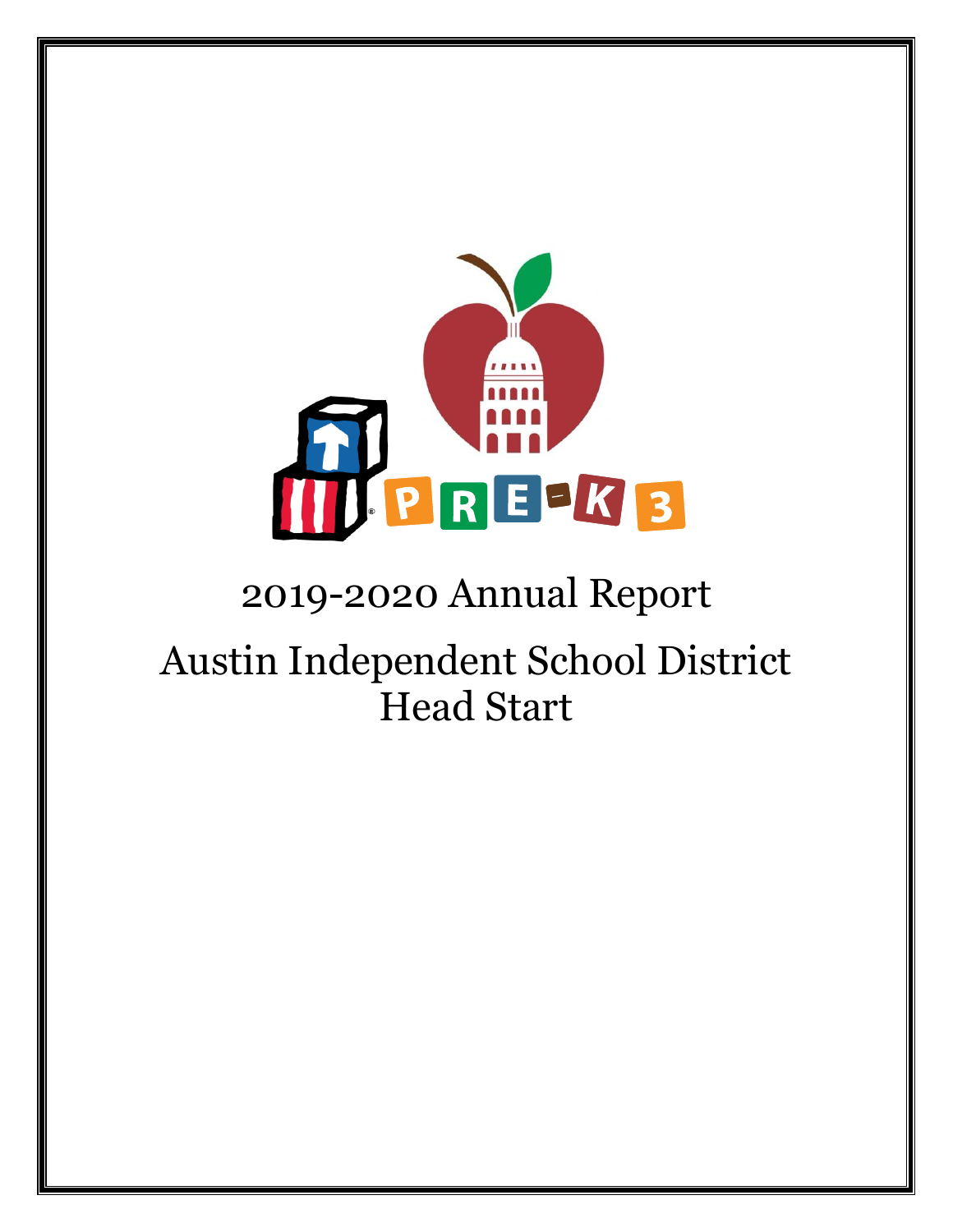| <b>Table of Contents</b>           | Page<br><b>Number</b> |
|------------------------------------|-----------------------|
| Letter from the Director           | 3                     |
| <b>Program Information</b>         |                       |
| <b>Families and Students</b>       |                       |
| <b>Family Engagement</b>           | 5                     |
| <b>Education</b>                   | 5                     |
| <b>Student Growth Data</b>         | $5 - 6$               |
| <b>Health - Medical and Dental</b> |                       |
| <b>Community Partners</b>          |                       |
| <b>Federal Review</b>              |                       |
| <b>Financial Reports</b>           |                       |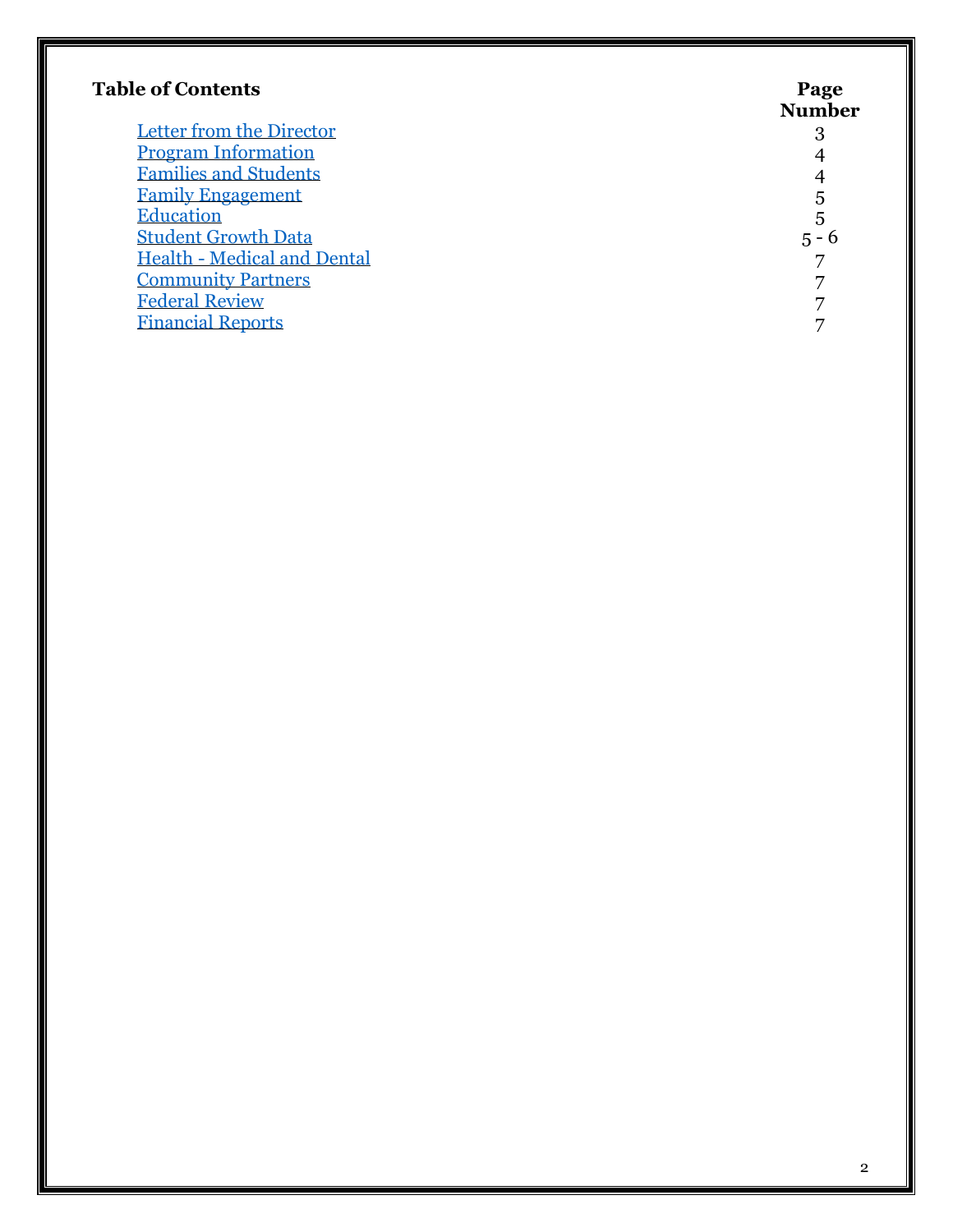#### <span id="page-2-0"></span>**Letter from the Director:**

What a wild and crazy ride we have had during the 2019-2020 school year. We started the year as a new Head Start grantee in Travis County, Texas and finished the year in the midst of a global pandemic, unsure how the next school year would proceed. The below report captures our accomplishments during the 2019-2020 school year that support our never-ending goal of preparing children for school and for a lifetime of success. Current research shows that children who participate in high quality early learning experiences, combined with family support, are far more likely to succeed in school and throughout their life.

Austin Independent School District Head Start PK3 programs prepare children with the skills they need to have a successful transition into PK4 and beyond. We achieve this goal with the support of staff, families and the communities we serve. We have a big job to do and strive to provide the best possible outcome for children and their families. Our teaching staff work diligently to ensure high-quality learning experiences for all children, while our family advocates work to connect and support families with community resources and our Head Start management team works to provide additional supports to families, staff and schools.

Please take the time to learn about the great work that the Austin Independent School District Head Start PK3 staff are doing for children and families. You may access this annual report and other information including information on Head Start enrollment at [www.austinisd.org/early-childhood/head-start.](https://www.austinisd.org/early-childhood/head-start)

Thank you,

Ashlee Johnson

Ashlee Johnson AISD Head Start Administrator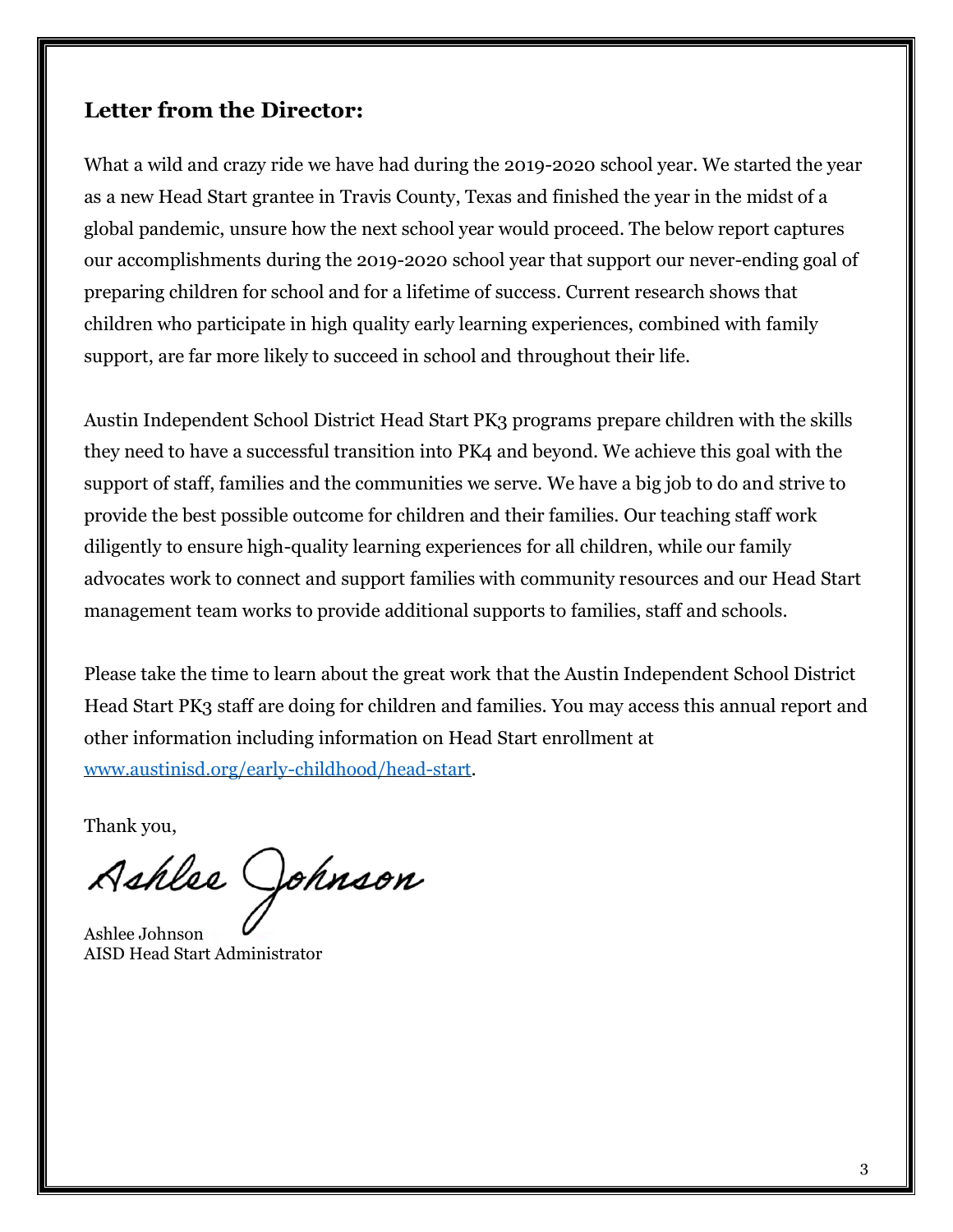#### <span id="page-3-0"></span>**Program Information**

Austin Independent School District Head Start (AISD HS) provides comprehensive, high- quality early childhood services to low income families residing in Travis County, Texas within the Austin Metropolitan area. In a review of our community needs assessment it was noted that Austin is one of the most economically and racially segregated large cities in the country and the need for full-day services for 3-year-old students was present in the area. The "eastern crescent" of Austin has both the highest concentrations of African-American and Hispanic residents and people living in poverty, while the highest concentrations of White residents and higher-income people live on the west side. This segregation is reflected in the enrollment patterns of AISD schools. The Head Start slots for AISD are placed at schools in this eastern crescent, where the highest need continues to exist. The Austin Independent School District Head Start program has the capacity to serve 204 children in 12 classrooms on 8 public school sites. All programs are housed inside of AISD school campuses operating 5 days a week following a typical school schedule of 8am-3pm with some minor time adjustments at each individual campus. The AISD HS program staff at the school level consists of one teacher and one teaching assistant in each classroom as well as a lunch monitor to maintain ratio and provide staff with breaks. Each classroom has the ability to enroll up to 17 children, all who turned 3 on or before September 1st of the current school year. Services provided by AISD HS are designed to promote the educational, social, nutritional and emotional development of children while providing family support services to their family.

**Ethnicity of Families** 



# <span id="page-3-1"></span>**Families and Students**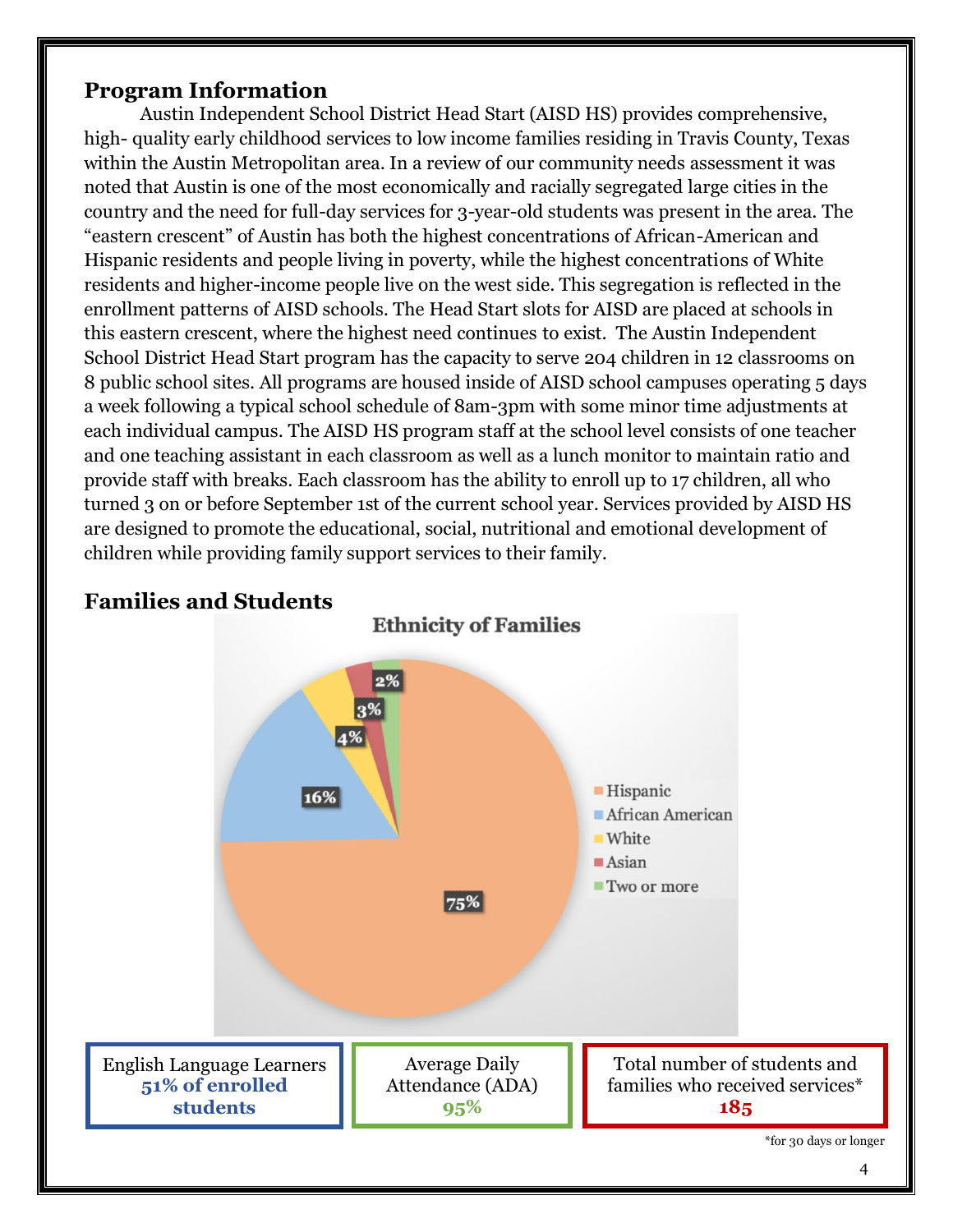### <span id="page-4-0"></span>**Family Engagement**

AISD Head Start offers a variety of opportunities for parents to be engaged in their child's learning and educational experience. Our goal is to ensure that the whole family is supported to ensure long lasting and positive outcomes for all enrolled families. Each enrolled family has access to individualized family support services and mental health services for the entire family and the support of a dedicated Family Advocate. Enrolled families were given the opportunity to complete a needs assessment with their Family Advocate to assist with identifying family strengths and determining family needs. Once the needs assessment was completed the Family Advocate and the family worked to establish individualized family goals. Families were also given the opportunities to attend parent-teacher conferences, home visits, monthly family meetings, school celebrations, parent - child activities, and school resource fairs. In addition to the events listed, Family Advocates facilitated parenting sessions using The Center on the Social and Emotional Foundations for Early Learning: Positive Solutions for Families curriculum to promote school readiness and parent engagement including topics such as positive guidance, building relationships, and managing challenging behaviors. Families were also encouraged to participate in activities offered by the school Parent Support Specialist (PSS) who support the entire school community and work in collaboration with the Family Advocate assigned to each school site.

# <span id="page-4-1"></span>**Education**

AISD Head Start uses the Creative Curriculum for Preschool which aligns to the TX Prekindergarten guidelines and the Head Start Early Learning Outcomes Frameworks. Teaching staff use the curriculum and related guidelines to create developmentally appropriate learning environments and experiences for students to build skills and meet our established school readiness goals:

- **EXECUTE:** Approaches to Learning: Child exhibits initiative and independence, demonstrates curiosity in situations and surrounding environment
- Social and Emotional Development: Child manages emotions with increasing independence and cultivates positive interactions with adults and peers
- Language and Literacy: Child understands and progressively uses complex language with peers and adults for a variety of purposes
- Cognition: Child demonstrates number and shape knowledge and engages in cognitive tasks and behaviors that can advance mathematical learning.
- **Perceptual, Motor, and Physical Development: Child expands knowledge, awareness,** and willingness to make nutritious and healthy food choices and eating habits; demonstrate knowledge of personal hygiene and safety practices and routines.

# <span id="page-4-2"></span>**Student Outcomes Data**

Below is an aggregate of the data collected on student progress by teaching staff using several CLI Engage checklists during the 2019-2020 school year. Entry scores were collected during Wave 1 of the CLI checkpoint period and due to the COVID-19 pandemic and the closure schools for the remainder of the school year, scores collected during Wave 2 will be used for exit. Entry scores are reflected in the first table and exit scores in the 2nd table. The percentage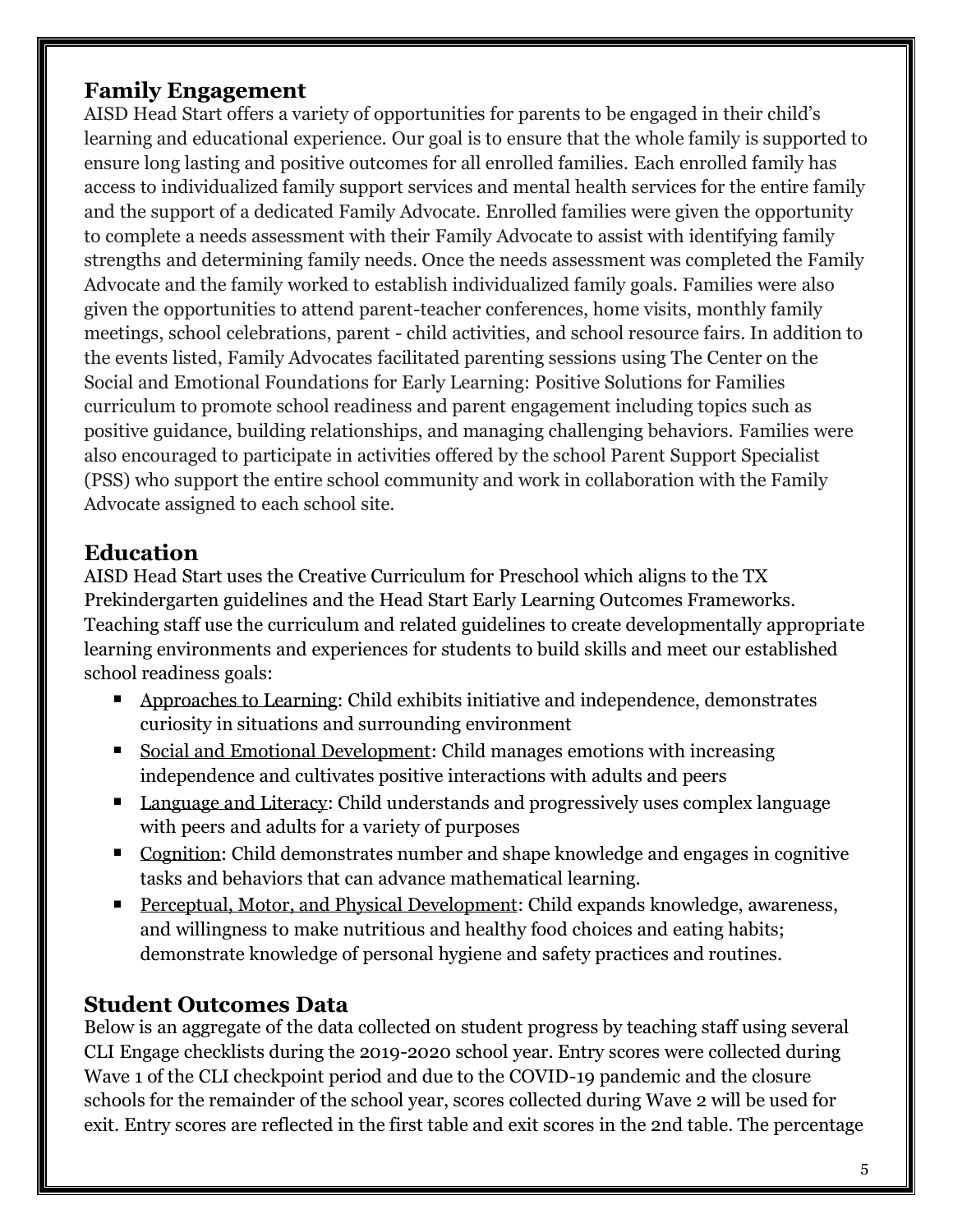in the chart is the percent of children that received a score of 1, 2 or 3 on entry or exit. The data shows that a significant percentage of children were scoring a 1 at entry in all 5 categories. At exit, almost 50% of children were scoring in the 3 range with over 75% scoring a 2 or 3.





#### Exit Data

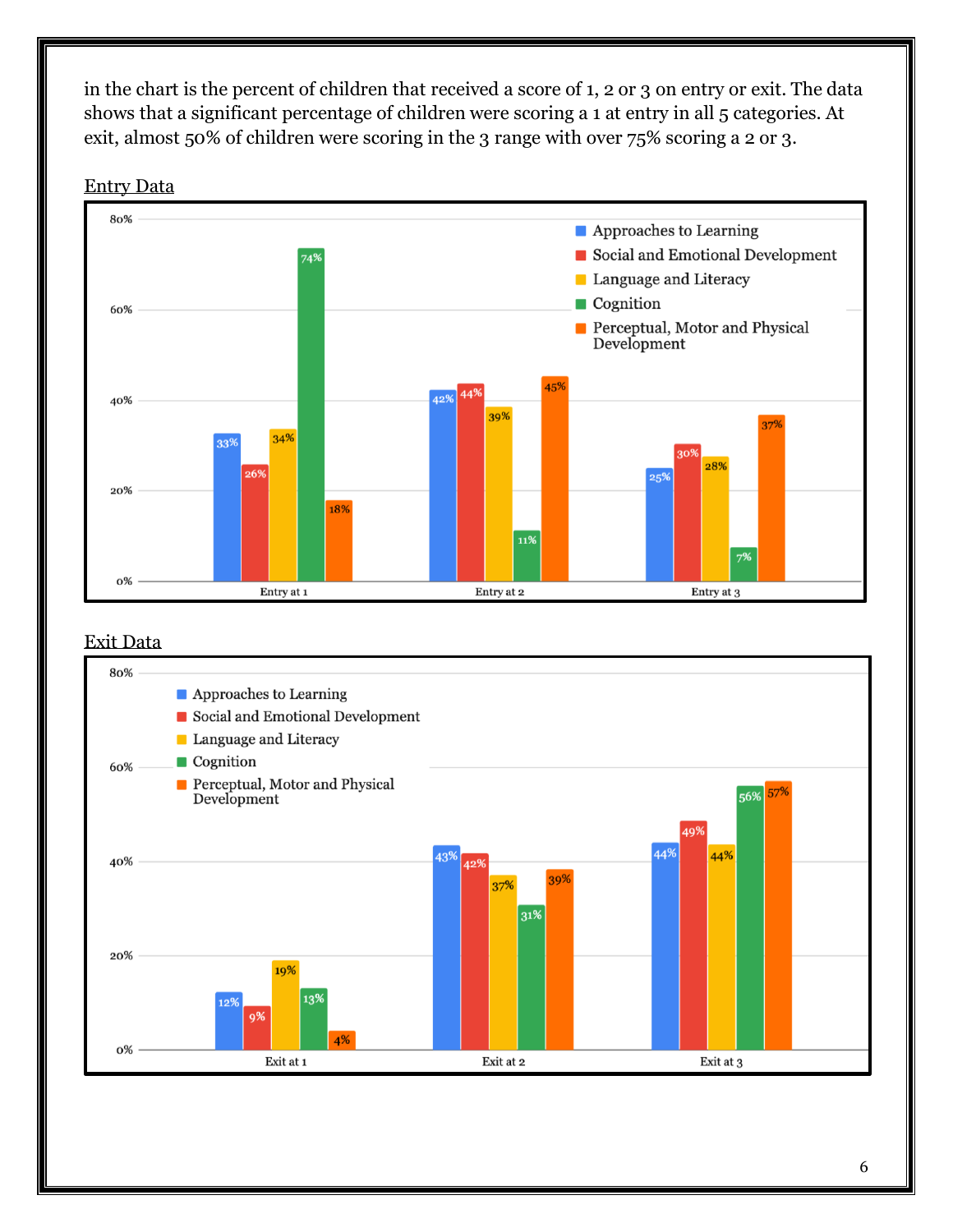# <span id="page-6-0"></span>**Health - Medical and Dental**

Head Start programs are required to assist families with barriers that may exist when accessing medical and dental services as well as providing vision and hearing screenings for enrolled students. The below table reflects data collected regarding enrolled student's various health statuses:

| Students with continuous access to health care (insurance) | 88% |
|------------------------------------------------------------|-----|
| Students with completed physical and or dental exam        | 84% |
| Students with positive vision screening*                   | 70% |
| Student with positive hearing screening*                   | 57% |

*\*Students with "failed" screenings or deemed "unable to screen" were provided referrals and vouchers to be served by local physicians.* 

# <span id="page-6-1"></span>**Community Partnerships**

Partnerships were formed throughout the school year to assist with bridging gaps in available services between the schools, the community and enrolled Head Start families. The focus was placed on trying to address areas of need pertaining to health services, health education, safety, knowledge of community resources and overall access. Partnerships were formed to provide both direct services to enrolled students and families as well as indirect services in the form of parent education. In forming partnerships, it is our goal to create opportunities to both assist parents with gaining access to available services as well as educating parents on ways to navigate through their desired service independently. Both an in-person student dental clinic as well as a family car seat safety inspection event were scheduled to take place in the spring semester. Unfortunately, due to COVID-19 restrictions, both of these events were canceled to maintain the health and safety of our enrolled students, families and staff.

### <span id="page-6-2"></span>**Federal Review**

During early March of 2020, the AISD Head Start program completed the Focus Area 1 (FA1) monitoring from the Office of Head Start. The monitoring consisted of a review of current program practices, education services, family engagement practices as well as fiscal processes and program management. The final report was sent to AISD in May of 2020 stating that the program was meeting all compliance requirements.

### <span id="page-6-3"></span>**Financial Reports**

2019-2020 Grant Year 1 (7/01/2019 - 4/30/2020)

#### **Total Funds Awarded \$ 1,551,470**

| Salaries and Benefits         | \$1,227,701 |
|-------------------------------|-------------|
| <b>Materials and Supplies</b> | \$173,095   |
| <i>*</i> Contracted Services  | \$20,953    |
| **Other operating expenses    | \$62,159    |
| Indirect Costs (required)     | \$67,562    |